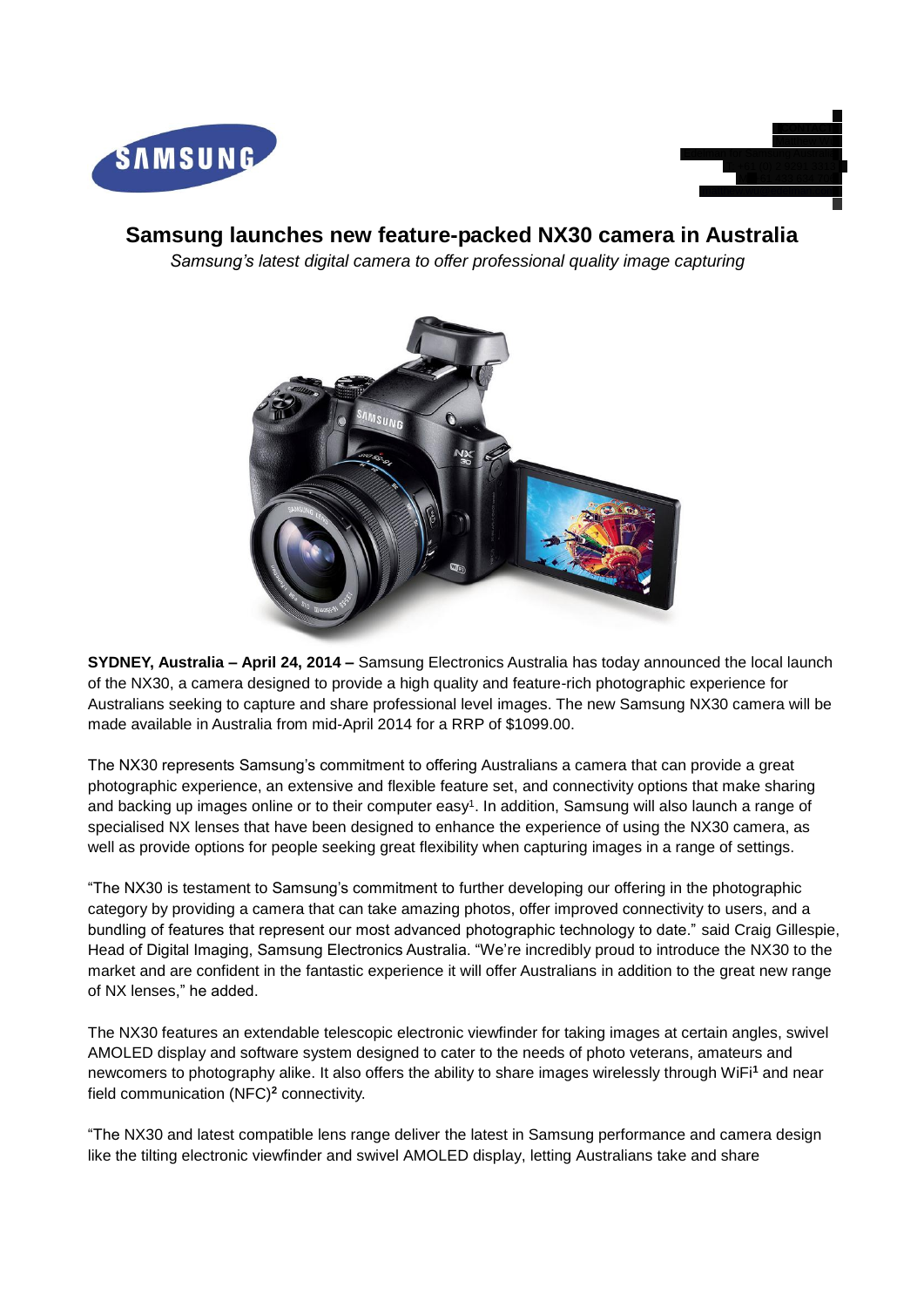exceptional photos. It's our most premium and feature-rich camera to be made available in Australia," Gillespie said.

The Samsung NX30 feature-set delivers high image quality and flexible functions designed to suit a range of photographic environments and skill levels:

- Super-fast 1/8000 sec shutter speed with nine frames per second (FPS) continuous shooting for capturing short-lived, fast-paced moments
- A permanent electronic viewfinder with an 80 degree tilt and a 3-inch swivel Super AMOLED Touch Swivel and Display allowing photographers to get creative with different perspectives
- SMART connectivity enabling easy, real time photo sharing online**<sup>1</sup>** or compatible NFC-enabled mobile devices**<sup>2</sup>** direct from the camera
- A 20.3 mega pixel (MP) APS-C CMOS sensor to deliver high quality and vivid images
- A range of ISO100-25600 producing sharp images even in low light conditions
- AF System II boasting fast and accurate auto-focus, especially when shooting fast-moving scenes and subjects
- Manual settings including shutter speed, aperture, exposure compensation, and white balance for photographers who prefer creative and manual control

## **SMART integration with the NX30**

Building on the success of Samsung's SMART Camera technology, the NX30's NFC**<sup>2</sup>** and WiFi**<sup>1</sup>** capabilities offer the next-generation of the company's camera connectivity. The Samsung SMART CAMERA app**<sup>3</sup>** offers a suite of functions exclusive to Samsung's digital camera range, including Tag & Go connectivity, which allows the NX30 to pair with NFC-enabled devices<sup>2</sup>. With SMART integration and the SMART CAMERA app<sup>3</sup>, users can:

- Use Photo Beam to transfer images or video to a compatible smartphone or tablet by touching the two devices together
- Use Mobile Link to pair with compatible mobile devices to select and transfer multiple images
- Share photos with up to four compatible smartphones or tablets with AutoShare
- Control the NX30 via a compatible smartphone with Remote View Finder Pro
- Using the camera's Wi-Fi function, upload pictures wirelessly directly to Dropbox and Flickr for easy storage and sharing online**<sup>1</sup>**

#### **From still images to moving**

The NX30 offers a sophisticated DRIMeIV Image Processor, DSP imaging engine and OIS Duo technology to provide a high performance shooting experience extending to Full HD 1080/60p movie recording capabilities. Paired with the Samsung 45mm F1.8 2D/3D lens, which enables users to capture scenes and subjects in 3D, the NX30 is an ideal solution for moviemakers searching for a compact yet powerful camera.

In addition to Full HD Video Stereo Recording, the NX30 supports a standard 3.5mm microphone input for high quality audio when recording video content. The Audio Level Meter appears on the display so users can continuously monitor the input level status, which can be manually adjusted to help ensure optimal audio quality.

The NX30 is also great for advanced video enthusiasts because of its HDMI live streaming with Full HD 30p output, making it easy to connect with a large screen, recorder, or other HDMI device**<sup>4</sup>** .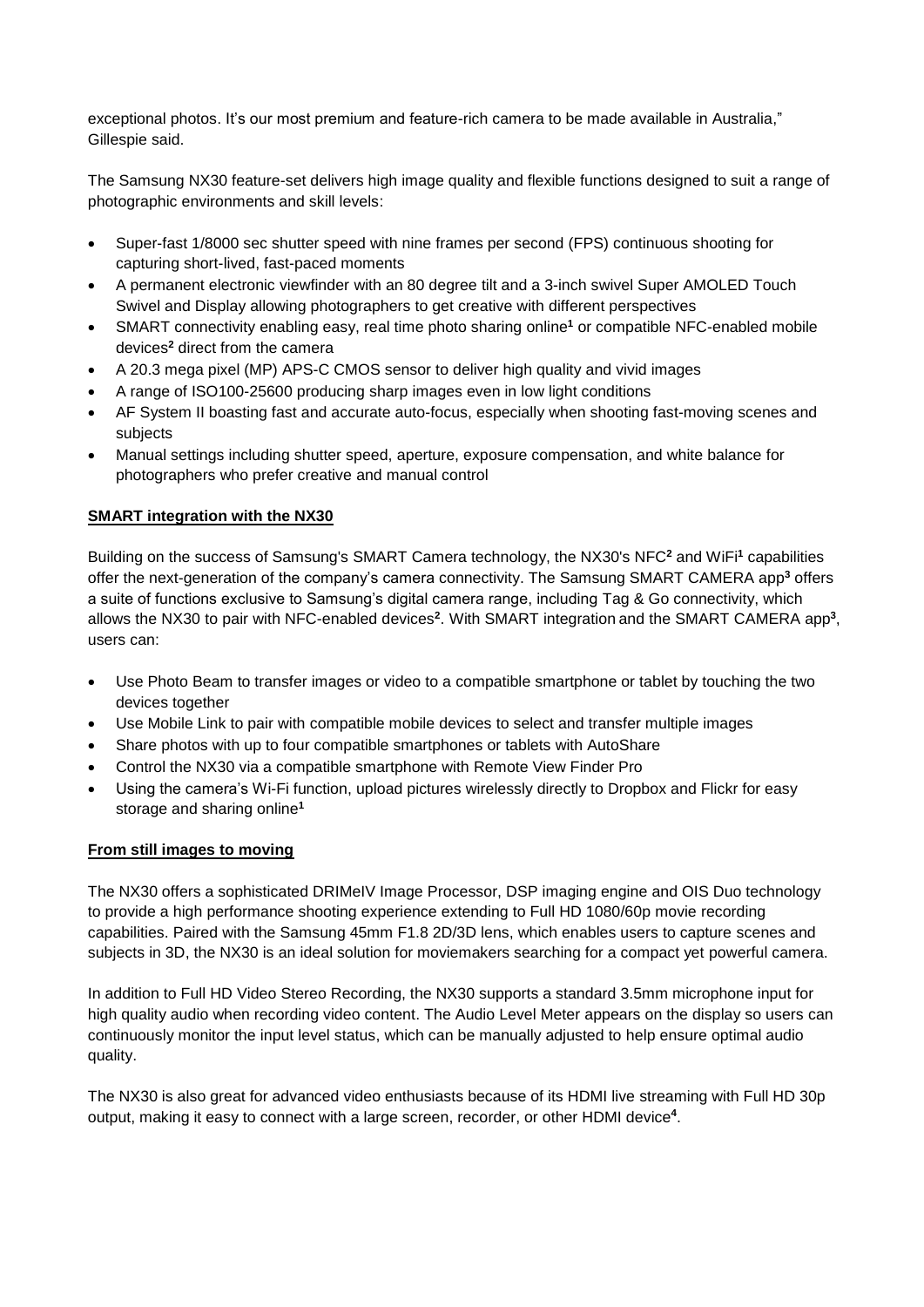## **Professional quality in virtually any situation: 16-50mm F2-2.8 S ED OIS Lens**

The new premium 'S' series 16-50mm F2-2.8 S ED OIS lens allows photographers of any skill level to capture professional quality photos. The lens uses cutting edge optical Samsung technology to produce clear, in-focus images with realistic and vivid colour.

The versatile zoom length on the NX30 gives photographers the ability to capture images from varied viewpoints, while the extremely bright aperture (F2.0 at 16mm; F2.8 at 50mm) helps enhance the overall picture taking experience and results. The premium 'S' series lens is designed to deliver quality results, even in harsh conditions.

#### **Excellent imagery everyday: 16-50mm F3.5-5.6 Power Zoom ED OIS Lens**

The new 16-50mm F3.5-5.6 Power Zoom ED OIS lens is designed for everyday use, as well as for photographers who require a quality lightweight lens.

With an outstanding wide angle optical performance, the 16-50mm F3.5-5.6 Power Zoom ED OIS lens includes Silent Auto Focusing, optical stablisation and quiet zoom, making it perfect for capturing video.

A vital feature of this lens is its quick control, made possible through an Electro zoom with a seesaw type button. This unique feature allows photographers to simply press to zoom and take a photo, similar to a compact camera experience for easy and quick control.

#### **Pricing and Availability\*\***

- Samsung NX30 bundled with 18-55mm F3.5-5.6 OIS III lens and copy of Adobe Photoshop Lightroom 5 – RRP \$1099.00.
- Samsung 16-50mm F3.5-5.6 Power Zoom ED OIS lens RRP \$399.00.
- Samsung 16-50mm F2-2.8 "S" lens ED OIS Lens RRP \$1,499.00.
- NX Lithium ion Battery Suits NX30 RRP \$59.00.

*\*\* All listed products are available through selected retailers around Australia from mid-April 2014.*

*<sup>1</sup>Internet connection required. Data, subscription or other charges may apply. Usage may be subject to third party service provider agreements.*

*<sup>2</sup>An NFC-enabled compatible device is required. Samsung SMART CAMERA App required<sup>3</sup> . Internet connection required. Data, subscription or other charges may apply. Usage may be subject to third party service provider agreements.*

*<sup>3</sup>Samsung SMART CAMERA app must be downloaded. Internet connection required. Data charges may apply.*

*<sup>4</sup> HDMI devices and cables sold separately.*

#### **NX30 Product Specifications**

| <b>Image Sensor</b> | 20.3 megapixel APS-C CMOS sensor                        |
|---------------------|---------------------------------------------------------|
| <b>Display</b>      | 76.7mm (3.0-inch) Super AMOLED Swivel and Touch Display |
|                     | FVGA (720x480) 1,037k dots                              |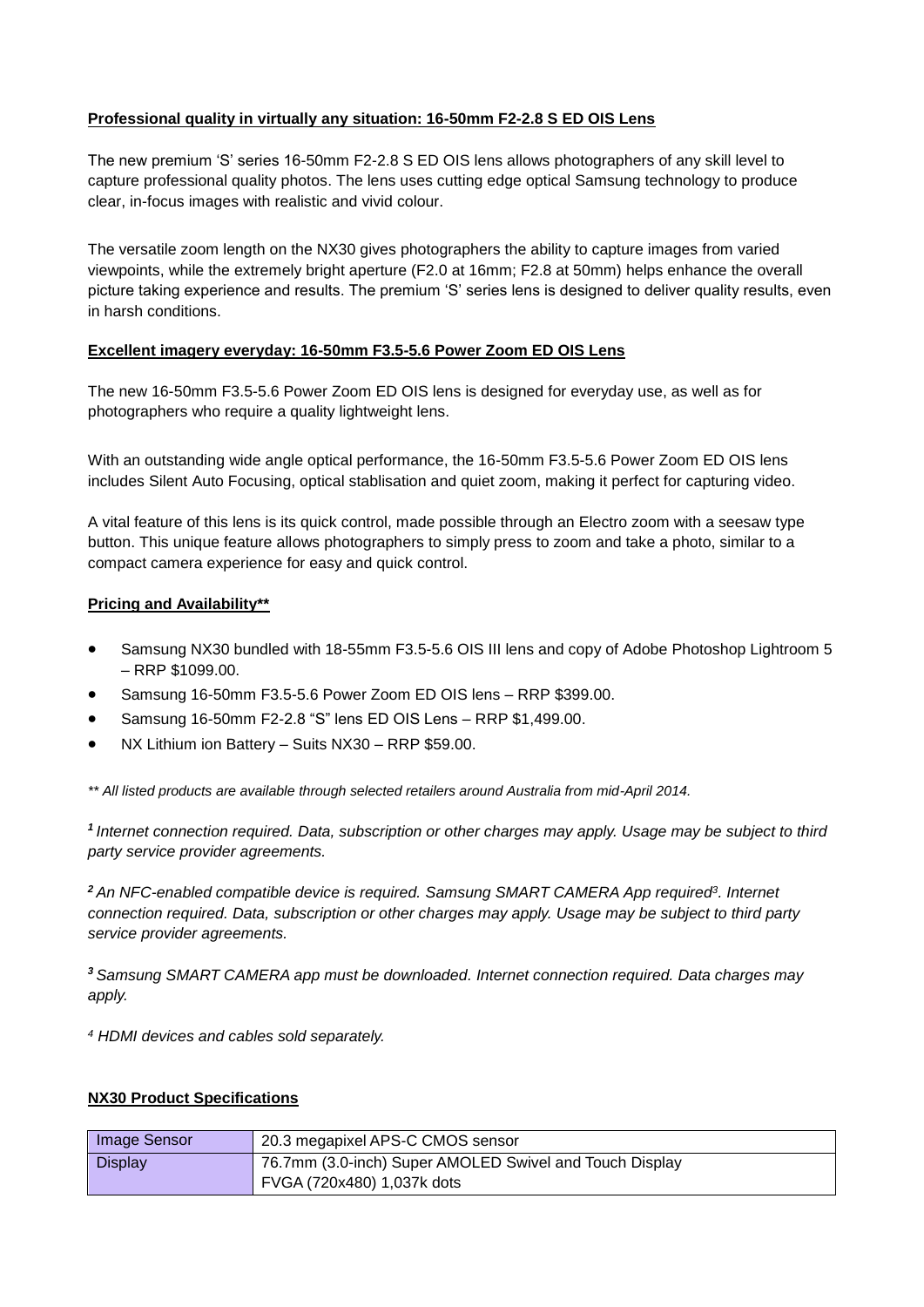| View finder                       | Tilt-able EVF with Eye Contact Sensor (tilting upward by 80 degrees)                |
|-----------------------------------|-------------------------------------------------------------------------------------|
|                                   | XGA (1024x768) 2,359dots                                                            |
| <b>ISO</b>                        | Auto, 100, 200, 400, 800, 1600, 3200, 6400, 12800, 25600                            |
| Image                             | JPEG (3:2): 20.0M (5472x3648), 10.1M (3888x2592), 5.9M (2976x1984), 2.0M            |
|                                   | (1728x1152), 5.0M (2736x1824): Burst mode only                                      |
|                                   | JPEG (16:9): 16.9M (5472x3080), 7.8M (3712x2088), 4.9M (2944x1656),                 |
|                                   | 2.1M (1920x1080)                                                                    |
|                                   | JPEG (1:1): 13.3M (3648x3648), 7.0M (2640x2640), 4.0M (2000x2000),                  |
|                                   | 1.1M (1024x1024)                                                                    |
|                                   | RAW: 20.0M (5472x3648)                                                              |
|                                   | *3D Image Size: MPO, JPEG (16:9) 4.1M (2688x1512), (16:9) 2.1M (1920x1080)          |
| Video                             | MP4 (Video: MPEG4, AVC/H.264, Audio: AAC)                                           |
|                                   | 1920x1080, 1920x810, 1280x720, 640x480, 320x240 (for Sharing)                       |
| <b>Video Output</b>               | NTS, PAL, HDMI 1.4a                                                                 |
| Value-added                       | Tag & Go (NFC/Wi-Fi): Photo Beam, AutoShare, Remote View Finder Pro,                |
| <b>Features</b>                   | Mobile Link                                                                         |
|                                   | SMART Mode: Beauty Face, Landscape, Macro, Action Freeze, Rich Tone,                |
|                                   | Panorama, Waterfall, Silhouette, Sunset, Night, Fireworks, Light Trace, Creative    |
|                                   | Shot, Best Face, Multi-Exposure, Smart Jump Shot                                    |
|                                   | 3D still image & video capturing                                                    |
|                                   | i-Function in Lens Priority Mode: i-Depth, i-Zoom (x1.2, 1.4, 1.7, 2.0), i-Contrast |
|                                   | Built-in Flash (Guide Number 11 at ISO100)                                          |
| Wi-Fi Connectivity <sup>123</sup> | IEEE 802.11b/g/n support Dual Channel (SMART Camera 3.0)                            |
|                                   | AutoShare<br>$\bullet$                                                              |
|                                   | SNS & Cloud<br>$\bullet$                                                            |
|                                   | Email<br>$\bullet$                                                                  |
|                                   | Auto Backup<br>$\bullet$                                                            |
|                                   | Remote Viewfinder Pro<br>$\bullet$                                                  |
| NFC <sup>2</sup>                  | MobileLink                                                                          |
|                                   | Passive NFC (Wired NFC)                                                             |
| <b>Bundle PC software</b>         | iLauncher, Adobe® Photoshop® Lightroom® 5                                           |
| Storage                           | SD, SDHC, SDXC, UHS-1                                                               |
| <b>Battery</b>                    | BP1410 (1410mAh)                                                                    |
| Dimension (WxHxD)                 | 127 x 95.5 x 41.7mm (excluding the projection part)                                 |
| Weight                            | 375 g (without battery)                                                             |

# **SAMSUNG 16-50mm F2 - 2.8 S ED OIS Specifications**

| <b>Focal Length</b>       | 16-50mm (equivalent to 24.6-77mm in 35mm format)                              |
|---------------------------|-------------------------------------------------------------------------------|
| <b>Elements in Groups</b> | 18 elements in 12 groups (3 Aspherical lens, 2 Extra-low Dispersion lens, 2   |
|                           | Xtreme High Refractive Lens)                                                  |
| Angle of View             | $82.6^{\circ} - 31.4^{\circ}$                                                 |
| Aperture                  | F2-2.8 (Min. F22), (Number of Blades: 9, Circular Aperture Diaphragm)         |
| <b>Optical Image</b>      | Yes                                                                           |
| <b>Stabiliser</b>         |                                                                               |
| <b>Minimum</b>            | 0.3 <sub>m</sub>                                                              |
| <b>Focus Distance</b>     |                                                                               |
| <b>Maximum</b>            | Approx.0.19X                                                                  |
| Magnification             |                                                                               |
| i Scene                   | Beauty, Portrait, Children, Backlight, Landscope, Sunset, Dawn, Beach & Snow, |
|                           | Night                                                                         |
| Value-added Feature       | UPSM, Splash & Dust Proof                                                     |